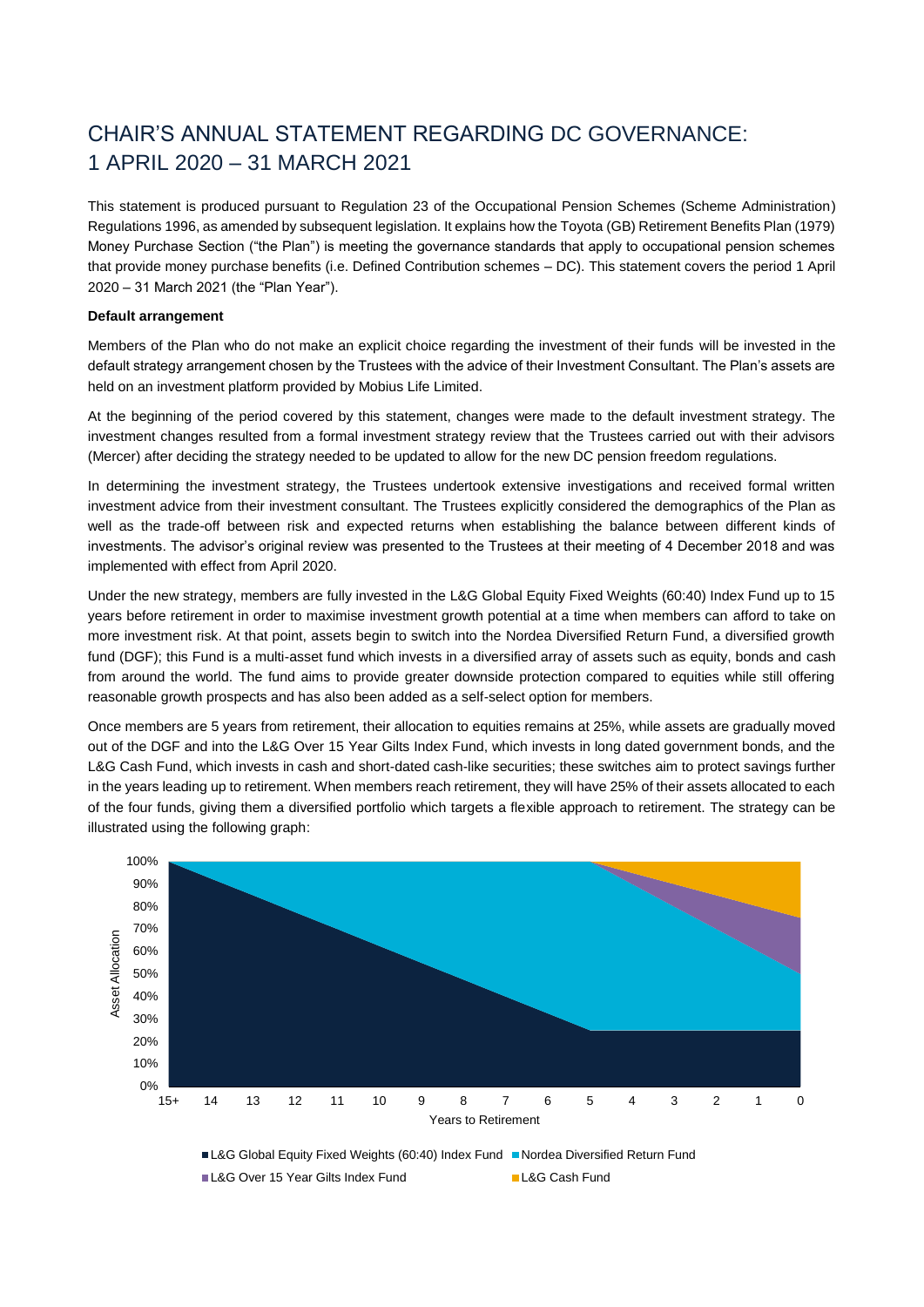The new default arrangement is described in further detail in the Plan's Statement of Investment Principles (SIP) dated September 2020, a copy of which is submitted alongside this governance statement. Going forwards, both the default strategy and SIP will be reviewed as a minimum every three years or as soon as any significant developments in investment policy or member demographics take place. The investment strategy is due to be reviewed by December 2021 and the Trustees are currently putting plans in place to do so.

The Trustees continually monitor the performance of the Plan's investments throughout the year and receive quarterly performance reports from Mobius which are reviewed at quarterly Trustee meetings. We are happy with the performance over the period covered by this statement and we have no major concerns regarding the performance of any of the funds used in the Plan.

The Trustees have set up processes to publish relevant information on the default arrangement online at the following URL: <https://www.toyota.co.uk/footer/legal> and will notify members about this in their annual benefit statements.

# **Processing Plan transactions**

The Trustees have a specific duty to ensure that core financial transactions relating to the DC section are processed promptly and accurately. These include the investment of contributions, transfer of member assets into and out of the Plan, transfers between different investments within the Plan and payments to and in respect of members.

These transactions are undertaken on the Trustees' behalf by the Plan administrator, Mercer, and its platform provider Mobius Life Limited. The Trustees periodically review the processes and controls implemented by those organisations, and consider them to be suitably designed to achieve these objectives. The Trustees have a service level agreement (SLA) in place with the Plan administrator which covers the accuracy and timeliness of all core transactions and receive regular reports to monitor the performance against those service levels. The SLA details the time in which the Trustees expect all transactions relating to the Plan to be completed with an explanation of any cases which are not completed within the agreed timescales. The Plan administration manager is present at every Trustee quarterly meeting where administration experience and any issues over the preceding quarter are discussed in detail.

The processes adopted by the Plan administrator to help meet the SLA and ensure that core financial transactions are processed promptly and accurately include dynamic checklists, a dedicated contribution processing team and four eyes checking of investment and banking transactions and daily monitoring of bank accounts. During the period covered by this statement, 90% of work was completed within the agreed service levels. The Trustees are aware that the standards of the administrator are currently below par and they are having monthly calls with the administration team to discuss and monitor performance. Controls around administration and the processing of core financial transactions are also documented in the Plan's risk register, which is regularly reviewed. No members have been financially disadvantaged as a result of missed SLAs during the Plan Year. The Trustees will continue to challenge Mercer to improve performance against the SLAs We continue to monitor performance against the SLA on a regular basis and

In addition, the Trustees receive an annual Assurance Report on Internal Controls (AAF 01/06) from Mercer and perform periodic assessments of methods and efficiency of the Plan's administrators and challenge them where needed.

In light of the above, the Trustees consider that the requirements for processing core financial transactions specified in the Administration Regulations (The Occupational Pension Schemes (Scheme Administration) Regulations 1996) have been met.

### **Charges and transaction costs – default arrangement and additional funds**

The law requires the Trustees to disclose the charges and transactions costs borne by DC scheme members and to assess the extent to which those charges and costs represent good value for money for members. These transaction costs are not limited to the ongoing charges on member funds, but should also include trading costs incurred within such funds. We have taken account of statutory guidance when preparing this section of the report.

In this context, "charges" means (subject to some specific exemptions, such as charges relating to pension sharing orders) all administration charges other than transaction costs. "Transaction costs" are costs incurred as a result of the buying, selling, lending or borrowing of investments.

Transaction costs have been provided by the Plan's investment manager and they are calculated using slippage methodology. That is, the transaction costs represent the difference between the expected trading price of a security within a fund and the price at which the trade is actually executed at (as typically a trade is executed a few working days after an order is placed). Therefore, in a buy order, for example, if the execution price is less than the expected price, a transaction cost may be negative.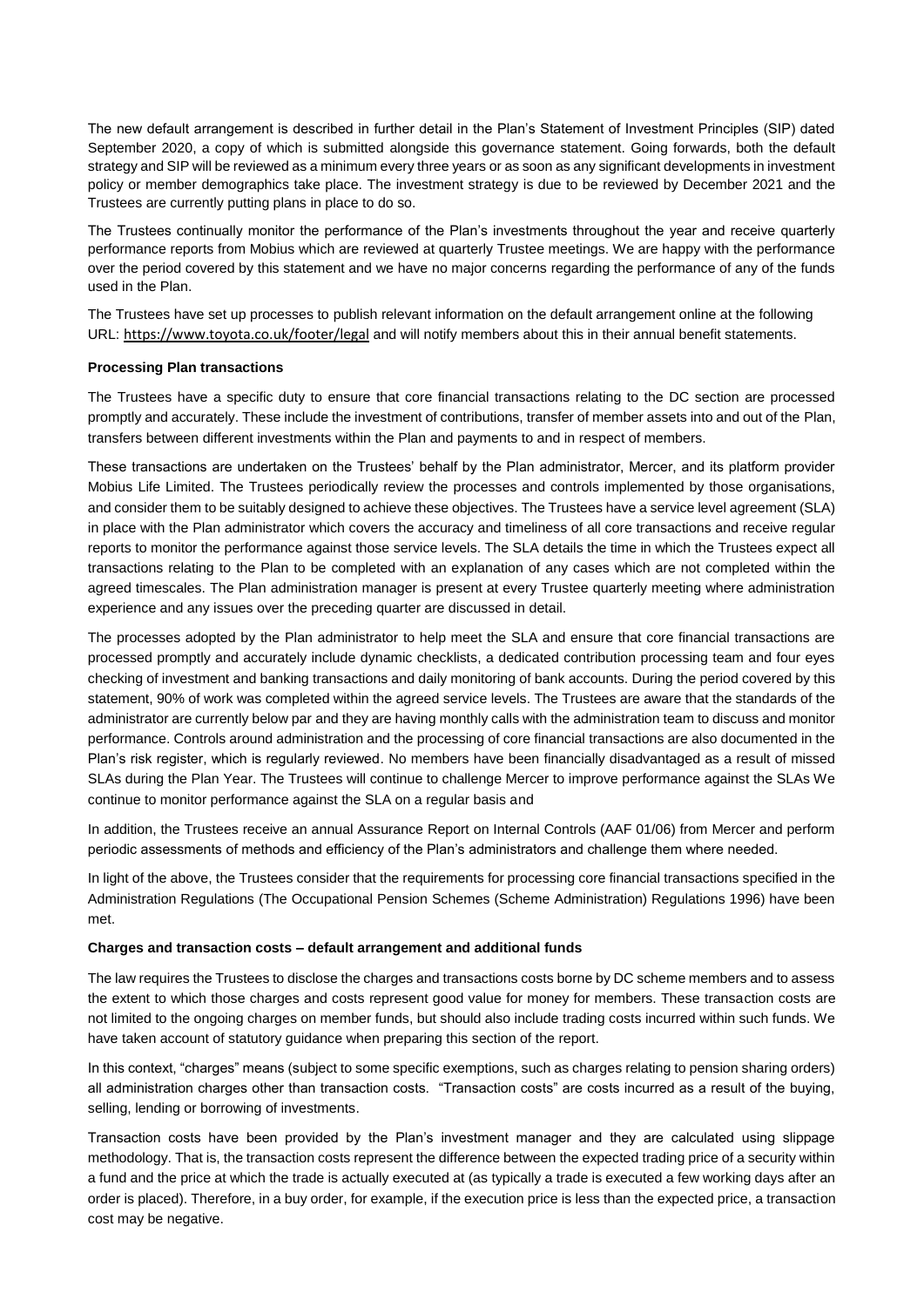Details of the Total Expense Ratios (TERs) payable for each fund as well as the transaction costs within the default arrangement are as follows:

| <b>Fund</b>                                                            | <b>TER (%)</b> | Transaction Cost (%) |
|------------------------------------------------------------------------|----------------|----------------------|
| Growth Fund (LGIM Global Equity Fixed Weights<br>$(60:40)$ Index Fund) | 0.130          | 0.003                |
| Nordea Diversified Return Fund                                         | 0.690          | 0.227                |
| Secure Fund (LGIM Over 15 Years Gilts Index Fund)                      | 0.098          | 0.001                |
| Cash Fund (LGIM Cash Fund)                                             | 0.125          | $-0.002$             |

Source: Mobius Life

This is lower than the maximum TER allowed of 0.75% for default arrangements.

The Trustees also make available a range of funds which may be chosen by members as an alternative to the default arrangement. These funds allow members to take a more tailored approach to managing their own pension investments and attract annual charges and transaction costs as follows:

| <b>Fund</b>                                                            | <b>TER (%)</b> | Transaction Cost (%) |
|------------------------------------------------------------------------|----------------|----------------------|
| Growth Fund (LGIM Global Equity Fixed Weights<br>$(60:40)$ Index Fund) | 0.130          | 0.003                |
| Nordea Diversified Return Fund                                         | 0.690          | 0.227                |
| Secure Fund (LGIM Over 15 Years Gilts Index Fund)                      | 0.098          | 0.001                |
| Cash Fund (LGIM Cash Fund)                                             | 0.125          | $-0.002$             |
| <b>LGIM UK Equity Index Fund</b>                                       | 0.099          | $-0.020$             |
| LGIM Over 5 Years Index-Linked Gilts Index Fund                        | 0.098          | 0.025                |

Source: Mobius Life

We are comfortable that the costs for the default arrangement and self-select funds are reasonable both in terms of the outcomes the funds are targeting and the fees in the wider market applicable to similar investment strategies.

### **Cumulative effect of charges**

Using the charges and transaction cost data provided by the relevant parties and in accordance with regulation 23(1)(ca) of the Administration Regulations, as inserted by the 2018 Regulations, the Trustees have prepared an illustration detailing the impact of the costs and charges typically paid by a member of the Plan on their retirement savings pot. The statutory guidance has been considered when providing these examples.

In order to represent the range of funds available to members we are required to show the effect on a member's savings of investment in a selection of significant funds within the Plan. The funds we are required to illustrate to represent the fund range (with the specific fund within the Plan in brackets) are:

- The fund or strategy with the most members invested (*the Default Lifestyle Strategy*)
- The most expensive fund (*the Royal London Pension Global Managed Fund*)
- The least expensive fund (*LGIM UK Equity Index Fund*)
- The fund with the highest expected return (*LGIM UK Equity Index Fund*)
- The fund with the lowest expected return (*the Cash Fund*)

To illustrate the impact of charges on a typical active member's pension pot, we have provided examples below. The illustrations account for all estimated member costs, including the TER, transaction costs and inflation.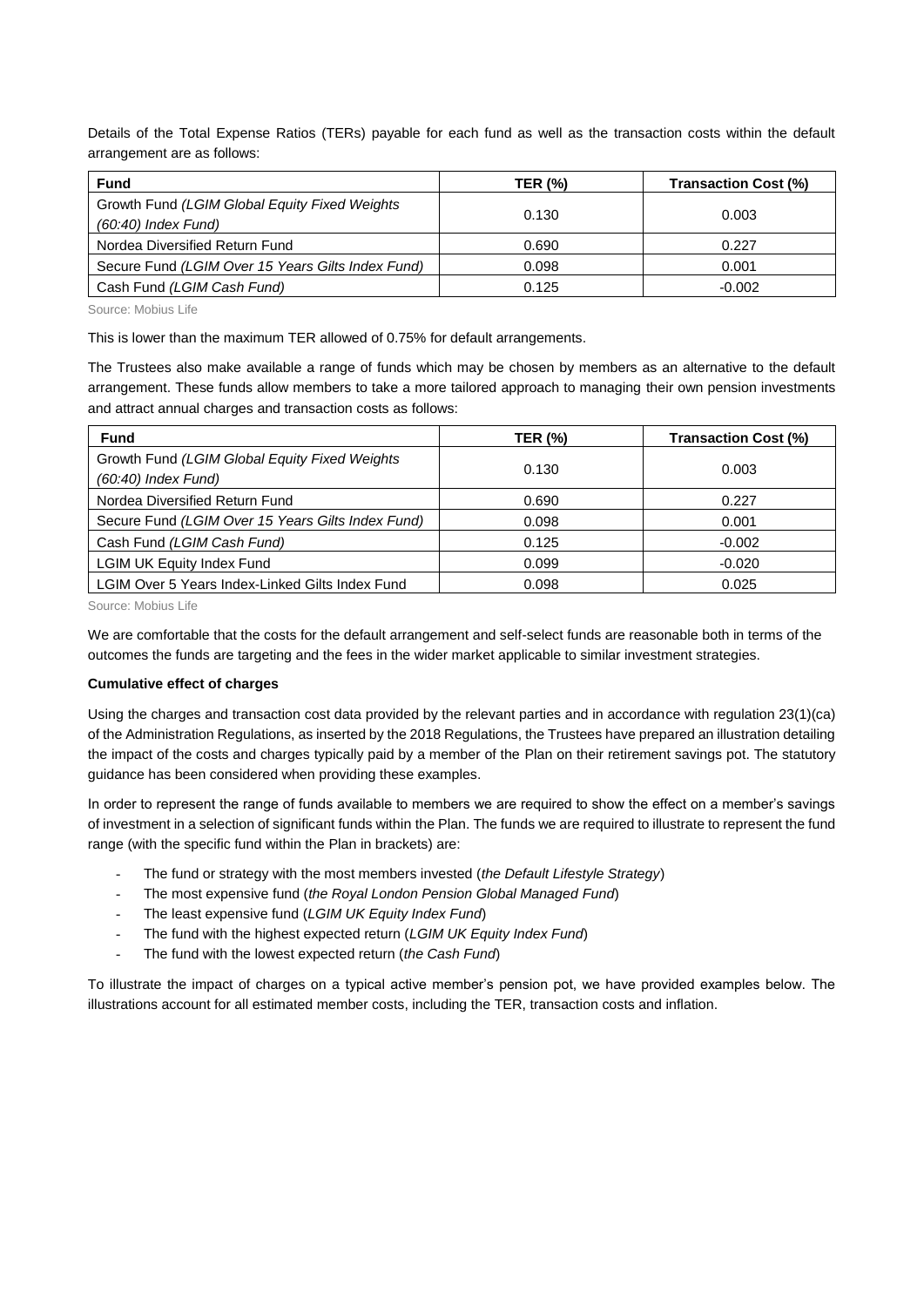| Illustrations for an "Average" member |                                 |                                                         |                                                                                                 |                                                     |                                                      |                                                     |                                                                                                              |                                                     |
|---------------------------------------|---------------------------------|---------------------------------------------------------|-------------------------------------------------------------------------------------------------|-----------------------------------------------------|------------------------------------------------------|-----------------------------------------------------|--------------------------------------------------------------------------------------------------------------|-----------------------------------------------------|
|                                       |                                 | <b>Default Strategy</b><br>(most popular<br>option)     | <b>LGIM UK Equity</b><br><b>Index Fund</b><br>(cheapest and<br>highest expected<br>return fund) |                                                     | <b>Cash Fund</b><br>(lowest expected<br>return fund) |                                                     | <b>Royal London</b><br><b>Pension Global</b><br><b>Managed Fund</b><br>(DB AVCs)<br>(most expensive<br>fund) |                                                     |
| <b>Years from</b><br>now              | <b>Before</b><br><b>Charges</b> | <b>After</b><br><b>Charges</b><br>and costs<br>deducted | <b>Before</b><br><b>Charges</b>                                                                 | After<br><b>Charges</b><br>and<br>costs<br>deducted | <b>Before</b><br><b>Charges</b>                      | After<br><b>Charges</b><br>and<br>costs<br>deducted | <b>Before</b><br><b>Charges</b>                                                                              | After<br><b>Charges</b><br>and<br>costs<br>deducted |
| 1                                     | £27,801                         | £27,765                                                 | £27,801                                                                                         | £27,773                                             | £26,670                                              | £26,636                                             | £27,709                                                                                                      | £27,402                                             |
| 3                                     | £41,885                         | £41,746                                                 | £41,885                                                                                         | £41,779                                             | £37,588                                              | £37,467                                             | £41,522                                                                                                      | £40,356                                             |
| 5                                     | £56,827                         | £56,540                                                 | £56,827                                                                                         | £56,608                                             | £48,127                                              | £47,897                                             | £56,066                                                                                                      | £53,696                                             |
| 10                                    | £98,285                         | £97,399                                                 | £98,285                                                                                         | £97,609                                             | £72,904                                              | £72,308                                             | £95,885                                                                                                      | £88,806                                             |
| 15                                    | £145,954                        | £142,873                                                | £146,346                                                                                        | £144,906                                            | £95,590                                              | £94,518                                             | £141,185                                                                                                     | £126,583                                            |
| 20                                    | £200,158                        | £191,103                                                | £202,062                                                                                        | £199,464                                            | £116,360                                             | £114,724                                            | £192,720                                                                                                     | £167,229                                            |
| 25 (retirement)                       | £246,081                        | £231,061                                                | £266,652                                                                                        | £262,401                                            | £135,378                                             | £133,108                                            | £251,350                                                                                                     | £210,963                                            |

# **Illustrations for a "Young" member**

|                          |                                 | <b>Default Strategy</b><br>(most popular<br>option)     | <b>LGIM UK Equity Index</b><br><b>Fund</b><br>(cheapest and highest<br>expected return fund) |                                                         | <b>Cash Fund</b><br>(lowest expected<br>return fund) |                                                            | <b>Royal London</b><br><b>Pension Global</b><br><b>Managed Fund</b><br>(DB AVCs)<br>(most expensive<br>fund) |                                                     |
|--------------------------|---------------------------------|---------------------------------------------------------|----------------------------------------------------------------------------------------------|---------------------------------------------------------|------------------------------------------------------|------------------------------------------------------------|--------------------------------------------------------------------------------------------------------------|-----------------------------------------------------|
| <b>Years from</b><br>now | <b>Before</b><br><b>Charges</b> | <b>After</b><br><b>Charges</b><br>and costs<br>deducted | <b>Before</b><br><b>Charges</b>                                                              | <b>After</b><br><b>Charges</b><br>and costs<br>deducted | <b>Before</b><br><b>Charges</b>                      | <b>After</b><br><b>Charges</b><br>and<br>costs<br>deducted | <b>Before</b><br><b>Charges</b>                                                                              | After<br><b>Charges</b><br>and<br>costs<br>deducted |
| 1                        | £7,468                          | £7,458                                                  | £7,468                                                                                       | £7,460                                                  | £7,229                                               | £7,220                                                     | £7,448                                                                                                       | £7,366                                              |
| 3                        | £16,591                         | £16,544                                                 | £16,591                                                                                      | £16,555                                                 | £15,263                                              | £15,221                                                    | £16,480                                                                                                      | £16,078                                             |
| 5                        | £26,271                         | £26,158                                                 | £26,271                                                                                      | £26,185                                                 | £23,019                                              | £22,925                                                    | £25,990                                                                                                      | £25,050                                             |
| 10                       | £53,128                         | £52,710                                                 | £53,128                                                                                      | £52,809                                                 | £41,253                                              | £40,959                                                    | £52,026                                                                                                      | £48,663                                             |
| 15                       | £84,262                         | £83,292                                                 | £84,262                                                                                      | £83,522                                                 | £57,948                                              | £57,366                                                    | £81,647                                                                                                      | £74,069                                             |
| 20                       | £120,356                        | £118,514                                                | £120,356                                                                                     | £118,950                                                | £73,233                                              | £72,293                                                    | £115,344                                                                                                     | £101,405                                            |
| 25                       | £162,198                        | £159,082                                                | £162,198                                                                                     | £159,819                                                | £87,228                                              | £85,874                                                    | £153,680                                                                                                     | £130,818                                            |
| 30                       | £210,115                        | £203,471                                                | £210,704                                                                                     | £206,963                                                | £100,042                                             | £98,229                                                    | £197,293                                                                                                     | £162,465                                            |
| 35                       | £264,269                        | £249,233                                                | £266,936                                                                                     | £261,345                                                | £111,774                                             | £109,471                                                   | £246,910                                                                                                     | £196,515                                            |
| 40 (retirement)          | £305,704                        | £282,888                                                | £332,125                                                                                     | £324,078                                                | £122,515                                             | £119,698                                                   | £303,356                                                                                                     | £233,152                                            |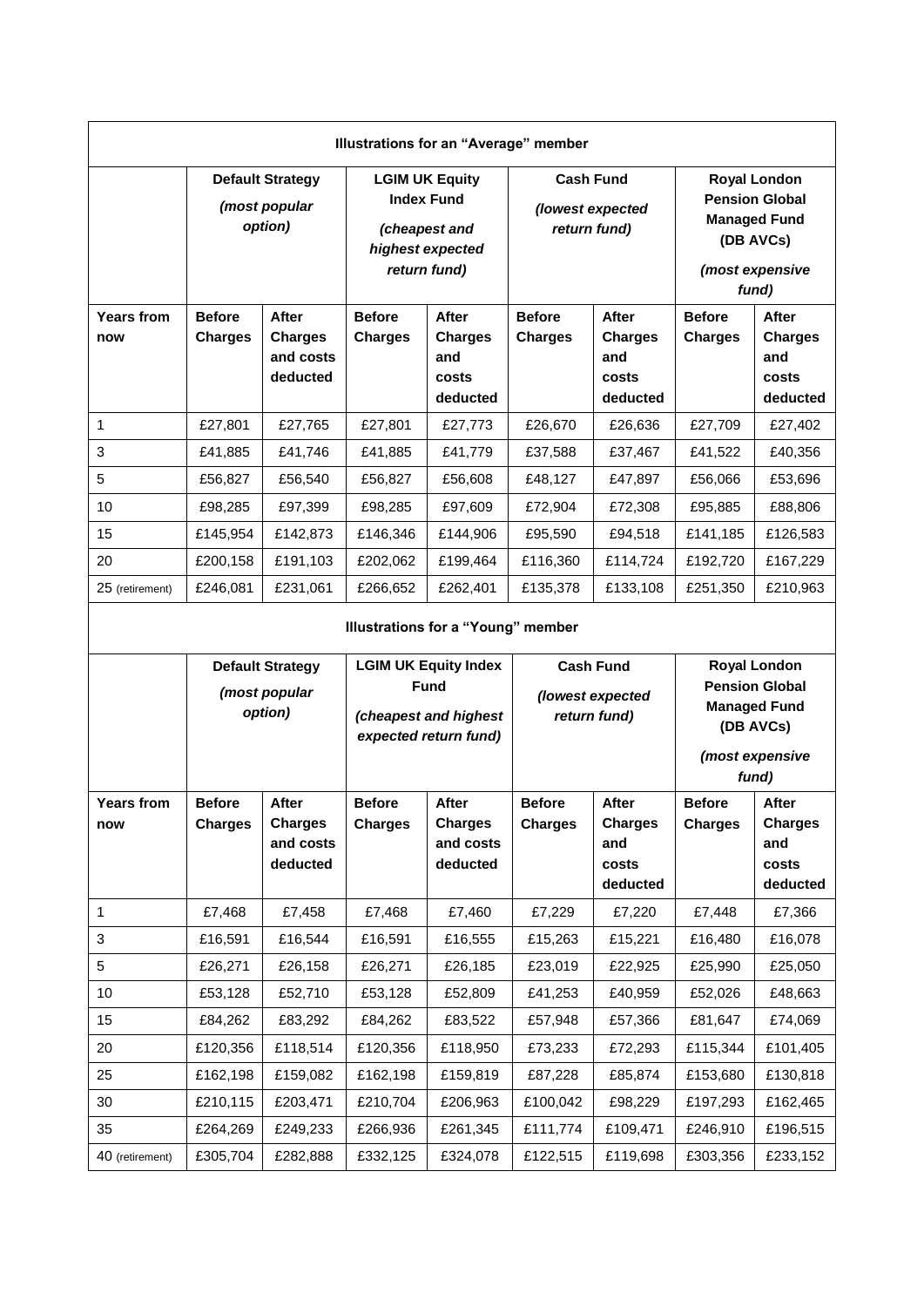## **Assumptions**

The above illustrations have been produced for an "average" member and a "young" member of the Plan based on the Plan's membership data. The "Default Strategy" illustration assumes the member's asset allocation remains fully invested in the current default strategy. The individual fund illustrations assume 100% of the member's assets are invested in that fund up to the Plan retirement age. The results are presented in real terms, i.e. in today's money, to help members have a better understanding of what their pension pot could buy in today's terms, should they invest in the funds above as shown.

| Age                                            |                                                              |  |  |
|------------------------------------------------|--------------------------------------------------------------|--|--|
| "Average" member                               | 40 (the average age of the Plan's membership)                |  |  |
| "Young" member                                 | 25 (the average age of the youngest 10% of members)          |  |  |
| Plan Retirement Age                            | 65                                                           |  |  |
| <b>Starting Pot Size</b>                       |                                                              |  |  |
| "Average" member                               | £21,065 (the median pot size of the Plan's membership)       |  |  |
| "Young" member                                 | £3,104 (the median pot size for the youngest 10% of members) |  |  |
| <b>Starting Salary</b>                         |                                                              |  |  |
| "Average" member                               | £43,635 (the median salary of the Plan's membership)         |  |  |
| "Young" member                                 | £30,528 (the median salary for the youngest 10% of members)  |  |  |
| Inflation                                      | 2.5% p.a.                                                    |  |  |
| Rate of Salary Growth                          | 2.5% p.a.                                                    |  |  |
| Employer annual contributions                  | 8.8% p.a.                                                    |  |  |
| Employee annual contributions                  | 5.0% p.a.                                                    |  |  |
| Expected future nominal returns on investment: |                                                              |  |  |
| Default Strategy                               |                                                              |  |  |
| Growth Fund<br>$\bigcap$                       | 3.0% above inflation                                         |  |  |
| Secure Fund<br>$\circ$                         | 1.75% below inflation                                        |  |  |
| Cash Fund<br>$\circ$                           | 1.75% below inflation                                        |  |  |
| Royal London Pension Global Managed Fund       | 2.5% above inflation                                         |  |  |

The member demographic assumption above are based on the member data provided by the Scheme administrators, correct as at 01/04/2020.

### **Value for members**

The Trustees monitor value for members on an ongoing basis and have a good understanding of the membership demographics of the Plan and what good member outcomes should look like for the Plan's members in aggregate.

Whether something represents "good value" is not capable of being precisely defined, but for these purposes, the Trustees consider that charges and transaction costs may be viewed as representing "good value" for members where the combination of costs and the quality of what is provided in return for those costs is appropriate for the Plan membership as a whole, when compared to other options available in the market.

We understand that value for money does not necessarily mean selecting the cheapest offer and in our ongoing reviews of value for money we consider many factors including quality of customer service, member communications and support, the efficiency of administration services, the robustness of governance, fund management and performance of the funds.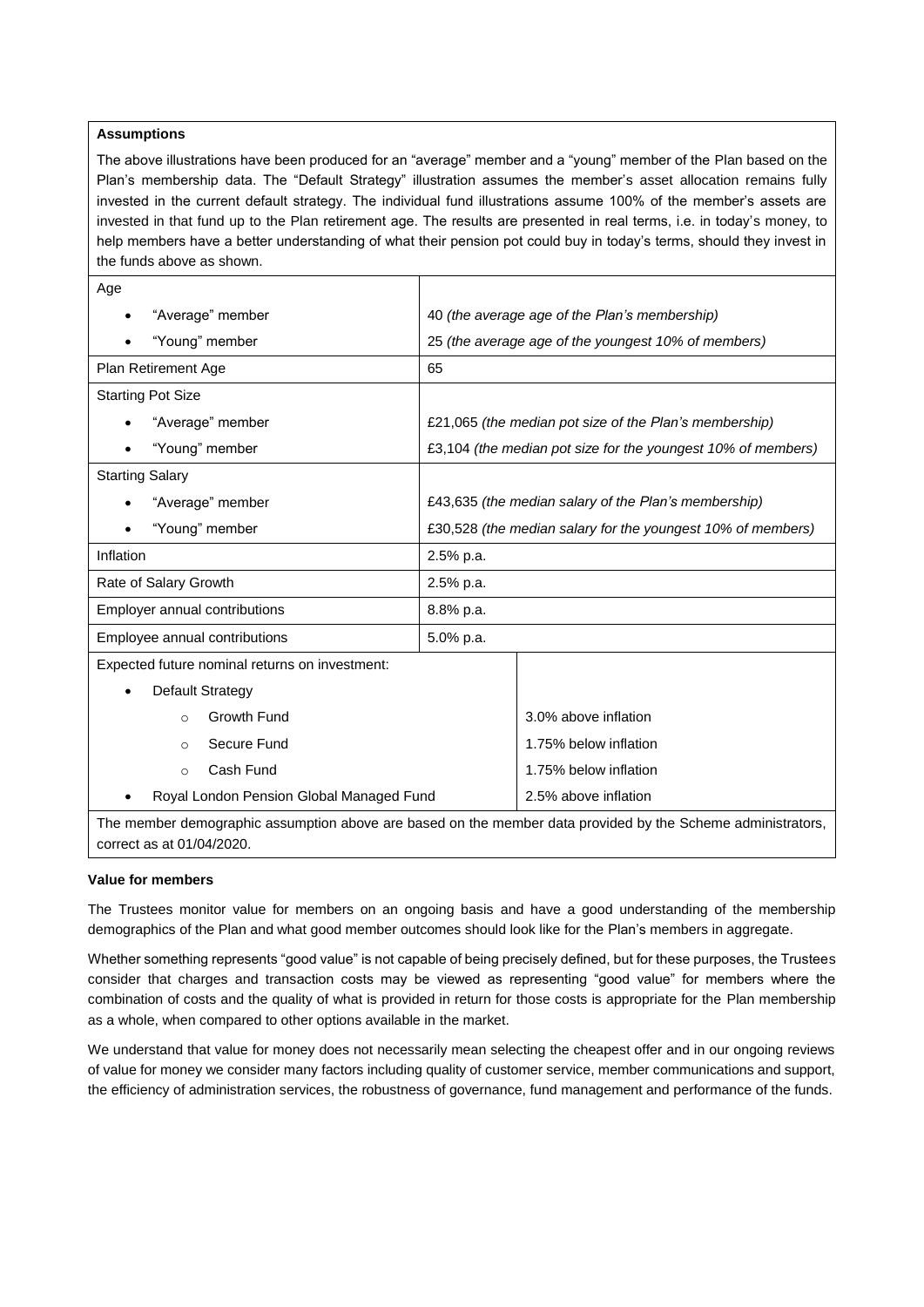All of the funds used by the Plan are highly rated by our investment advisors as having good prospects of achieving their objectives, and the performance of funds are reviewed quarterly. With this in mind, the Trustees have assessed the fees disclosed above and are satisfied that they have negotiated a good deal for members and that the stated explicit charges for the Plan's funds represent good value for money in the context of the outcomes targeted by such funds and the current market rates for similar investments levied on members of Plan with a similar membership profile.

Bearing all this in mind, the Trustees carried out a formal value for members' assessment for the 12-month period covered by this statement. The assessment considered three key areas: Price, Performance and Productivity, covering factors such as investment fees, investment performance and non-investment items such as administration, governance and communications with members. The assessment concluded that overall the Plan was offering good value to members across all three of the areas considered.

The Trustees have set up processes to publish relevant information on the costs and charges of the default arrangement and self-select funds publicly online and will notify members about this in their annual benefit statements.

### **Additional Voluntary Contributions (AVCs)**

The Trustees also make available a facility to members to pay in additional contributions to boost Defined Benefit section benefits. The AVC arrangements are reviewed at the same time as the review of the main Plan benefits. The facility is provided via Aviva and Royal London and below are the available funds together with associated fees.

| <b>Fund</b>                              | TER (% p.a.) | Transaction Cost (% p.a.) |
|------------------------------------------|--------------|---------------------------|
| Aviva European Equity                    | 0.88%        | 0.354%                    |
| Aviva Global Bond                        | 0.88%        | 0.228%                    |
| <b>Aviva Global Equity</b>               | 0.88%        | 0.099%                    |
| Aviva Gilt                               | 0.88%        | 0.094%                    |
| <b>Aviva Property</b>                    | 0.88%        | 0.090%                    |
| Aviva UK Equity                          | 0.88%        | 0.087%                    |
| Aviva Mixed Invest (40-85% Shares)       | 0.88%        | 0.087%                    |
| Aviva With-Profit                        | 0.88%        | 0.075%                    |
| Aviva With-Profit Guaranteed             | 0.88%        | 0.075%                    |
| <b>Aviva Pacific Equity</b>              | 0.88%        | 0.067%                    |
| Aviva US Equity                          | 0.88%        | 0.029%                    |
| Aviva Deposit                            | 0.88%        | 0.000%                    |
| Royal London Pension With Profits Fund   | 1.00%        | $0.00\%$                  |
| Royal London Pension Fixed Interest Fund | 1.00%        | $-0.28%$                  |
| Royal London Pension Deposit Fund        | 1.00%        | $0.03\%$ *                |
| Royal London Pension Managed Fund        | 1.00%        | 0.09%                     |
| Royal London Pension Global Managed Fund | 1.00%        | $0.11\%$ *                |
| Royal London Pension European Fund       | 1.00%        | $0.01\%$ *                |
| Royal London Pension UK Equity Fund      | 1.00%        | $0.08\%$ *                |

Source: Aviva, Royal London. Transaction costs shown are for the 1 year period to 31 March 2021 except where stated.

\* Some Royal London transaction costs are for the 1 year period to 31 December 2020.